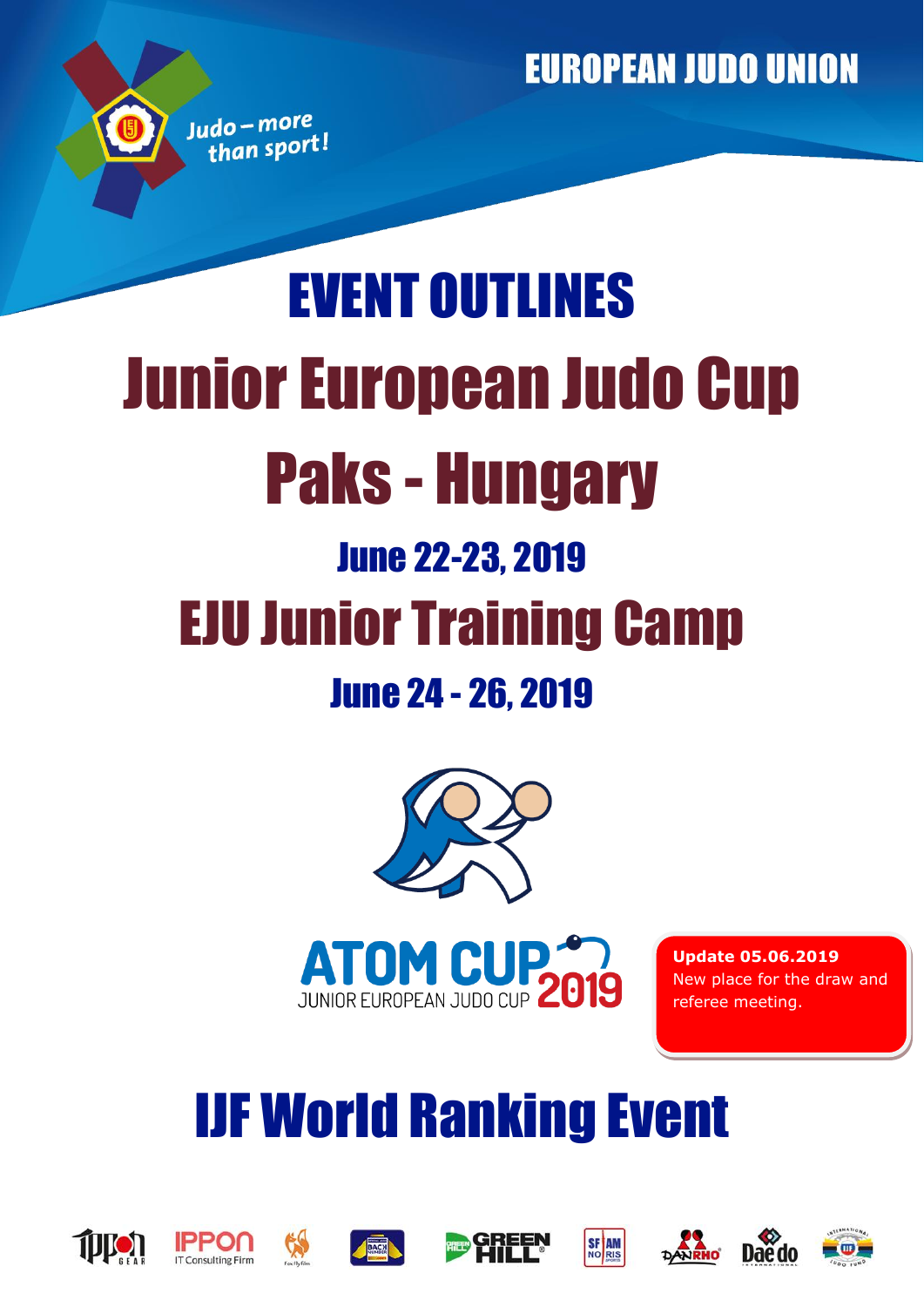

# JUNIOR EUROPEAN JUDO CUP

Paks 2019 - Hungary

# **1. Organizer**

## **Hungarian Judo Association – Atomerőmű SE**

| Address: | G |
|----------|---|
|          | 7 |
|          | н |

lungary

Gesztenyés u. 2. Email: [info@atomcup.hu](mailto:info@atomcup.hu) 7030 Paks Tel: +36 20 933 42 19

**Emergency Contact: Mr. Akos Braun: +36 20 933 42 19 Mr. Peter Grosch: +36 30 273 56 11**

## **2. Program**

Attention: The schedule may be modified according to total number of entries and circumstances of competition.

| Friday, 21st June 2019                                                                          |                                                                               |                                                                                                                                                                                                       |                                                   |            |
|-------------------------------------------------------------------------------------------------|-------------------------------------------------------------------------------|-------------------------------------------------------------------------------------------------------------------------------------------------------------------------------------------------------|---------------------------------------------------|------------|
| $10:00 - 17:00$                                                                                 | Accreditation                                                                 |                                                                                                                                                                                                       | ASE Étterem, 7030 Paks, Gesztenyés u. 2.          |            |
|                                                                                                 |                                                                               | Attention: After 17:00 there will be no possibility for adding or changing the entries. In order to be on time<br>at accreditation, an arrival not later than 14:00 at Budapest Liszt Ferenc Airport! |                                                   |            |
| $18:30 - 19:00$                                                                                 | Unofficial weigh-in                                                           |                                                                                                                                                                                                       | Warm up hall                                      |            |
| $19:00 - 19:30$                                                                                 | Official weigh-in:                                                            | Women: -63, -70, -78, +78 kg<br>Men: -60, -66, -73 kg                                                                                                                                                 | Warm up hall                                      |            |
| 20:00                                                                                           | Draw                                                                          |                                                                                                                                                                                                       | Energiaház Paks; 7030 Paks, Neumann<br>János utca |            |
| After the draw                                                                                  | Meeting of the referees                                                       |                                                                                                                                                                                                       | Energiaház Paks; 7030 Paks, Neumann<br>János utca |            |
| Saturday, 22 <sup>nd</sup> June 2019<br>Women: -63, -70, -78, +78 kg;<br>Men: -60, -66, -73 kg; |                                                                               |                                                                                                                                                                                                       |                                                   |            |
| 09:00                                                                                           | Eliminations/Repechage/Semi finals                                            |                                                                                                                                                                                                       |                                                   |            |
| 16:00                                                                                           | Opening Ceremony                                                              |                                                                                                                                                                                                       | Sportshall<br>7030 Paks, Gesztenyés u. 2.         |            |
| After                                                                                           | Final Block: Bronze Medal Contests, Finals                                    |                                                                                                                                                                                                       |                                                   |            |
| $18:30 - 19:00$                                                                                 | Unofficial weigh-in                                                           |                                                                                                                                                                                                       | Warm up hall                                      |            |
| $19:00 - 19:30$                                                                                 | Official weigh-in:<br>Women: -48, -52, -57 kg<br>Men: -81, -90, -100, +100 kg |                                                                                                                                                                                                       | Warm up hall                                      |            |
| Sunday, 23rd June 2019<br>Men: -81, -90, -100, +100 kg<br>Women: -48, -52, -57 kg;              |                                                                               |                                                                                                                                                                                                       |                                                   |            |
| 09:00                                                                                           | Eliminations/Repechage/Semi finals                                            |                                                                                                                                                                                                       |                                                   |            |
| After                                                                                           | Final Block: Bronze Medal Contests, Finals                                    |                                                                                                                                                                                                       | Sportshall                                        |            |
| <b>EJU Junior Training Camp</b>                                                                 |                                                                               |                                                                                                                                                                                                       |                                                   |            |
| from Monday, June 24th until Thursday, June 26th 2019*                                          |                                                                               |                                                                                                                                                                                                       |                                                   |            |
| <b>DATE</b>                                                                                     | 24/06/2019                                                                    | 25/06/2019                                                                                                                                                                                            | 26/06/2019                                        | 27/06/2019 |
| <b>Morning</b>                                                                                  | $10:00 - 12:00$                                                               | $10:00 - 12:00$                                                                                                                                                                                       | $10:00 - 12:00$                                   | Departure  |
| <b>Afternoon</b>                                                                                | $17:00 - 19:00$                                                               | $17:00 - 19:00$                                                                                                                                                                                       | $17:00 - 19:00$                                   |            |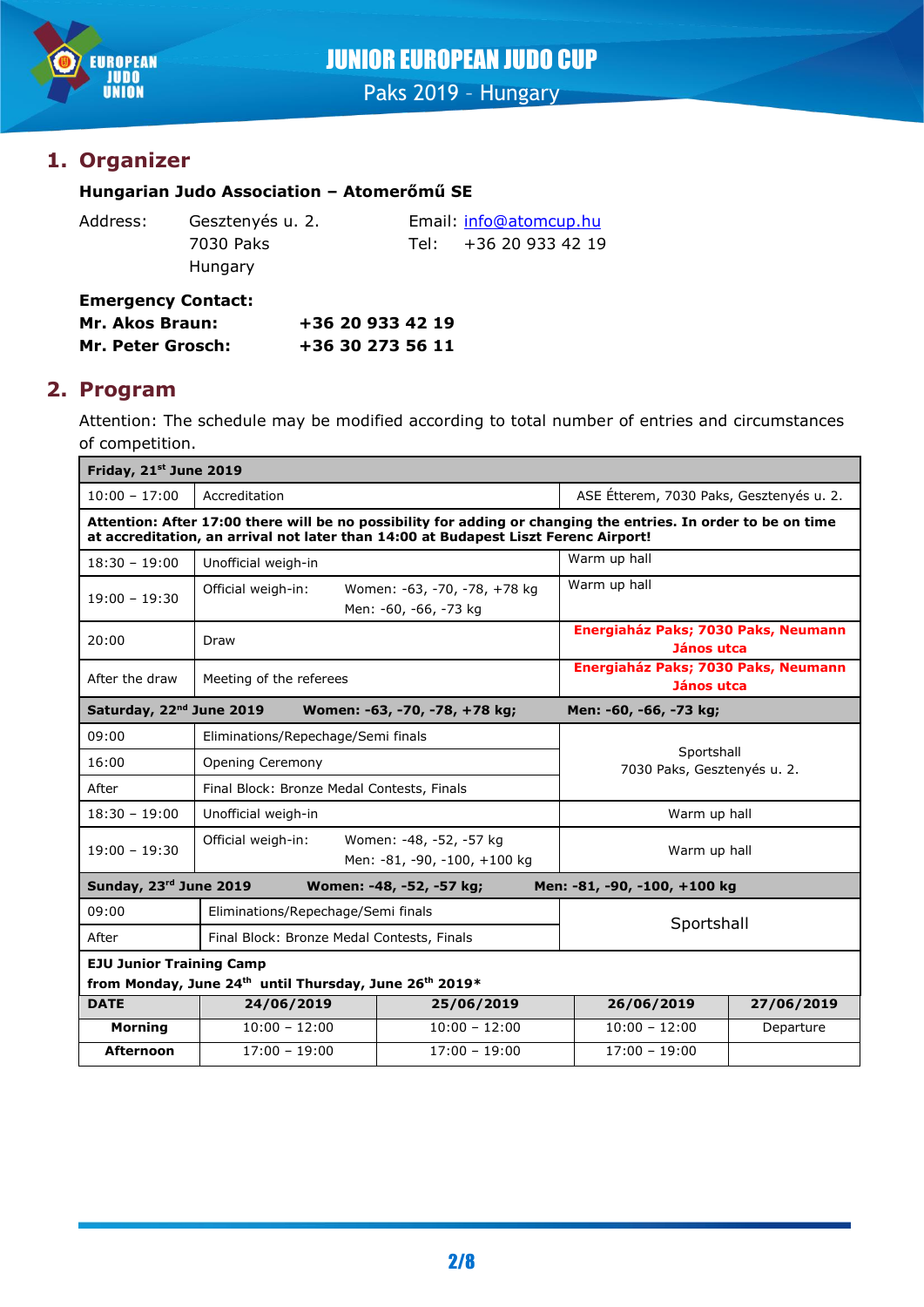

# **3. Competition Place**

## Sports Hall: **Atomerőmű SE Sportcsarnok**

Address : 7030 Paks, Gesztenyés u. 2. Accreditation/draw place, sportshall, warming up hall are within 2 min walk.

# **4. Age**

15 to 20 years old (Born 1999 - 2004)

# **5. Participation**

This Junior European Judo Cup is open for all EJU/IJF Member Federations. There is no limit in the number of participation for each weight category for every federation. The competitors must be of the same nationality as the National Federation, which enters them.

# **6. Categories & Duration**

Male: -60, -66, -73, -81, -90, -100, +100 Female: -48, -52, -57, -63, -70, -78, +78 Duration: 4 minutes Golden Score: No time limit

# **7. Entry Fee**

The EJU entry fee of **10€** per athlete must be paid.

# **8. JUDOBASE Registration**

All participants and delegates must be registered for this event in the IJF Registration System (**JUDOBASE)**:<https://admin.judobase.org/> .

## Deadline for JUDOBASE Registration is **Monday June 17th 2019.**

After the deadline further registrations (late entries, replacements) are exclusively handled during accreditation according to the following rules:

|                                                                                          | <b>NO IJF Official ID Card</b>                     | Late entry<br><b>IJF Official ID Card: YES</b> | Replacement<br><b>IJF Official ID Card: YES</b> |
|------------------------------------------------------------------------------------------|----------------------------------------------------|------------------------------------------------|-------------------------------------------------|
| <b>Athletes</b>                                                                          |                                                    | 30€                                            | 0€                                              |
| <b>Other delegates</b><br>(Head of delegation,<br><b>Coaches, Physios,</b><br>Doctors, ) | • ENTRY NOT POSSIBLE<br>• REPLACEMENT NOT POSSIBLE | 0€                                             | 0€                                              |

**Please note:**

- Above mentioned late entry fee has to be paid in cash on spot.
- Persons without IJF ID Card can only be entered on spot, if IJF ID Card will be ordered until end of Accreditation.
- Persons, who are banned by their Federation cannot be entered as late entry or replacement.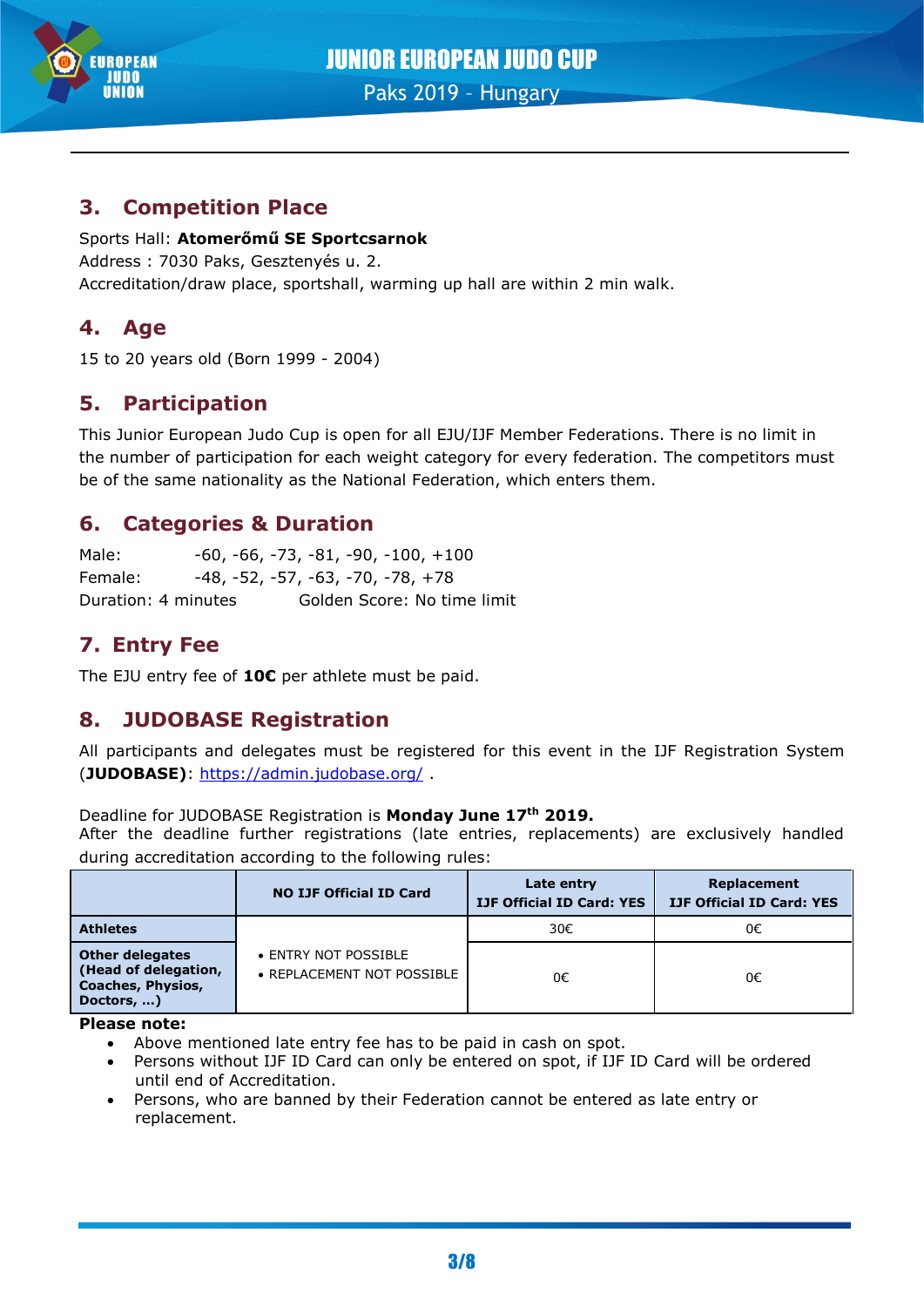



Paks 2019 – Hungary

# **9. Deadlines**

Visa Application: The Contraction of the Contraction of the Contraction of the Friday, 24<sup>th</sup> May, 2019 Hotel Reservation: The Control of the Second State of the Friday, 31st May, 2019 Travel details: Travel details: Travel details: Friday, 31st May, 2019 JUDOBASE Registration for referees: Friday, 07<sup>th</sup> June, 2019 **JUDOBASE Registration: Monday, 17th June 2019**

•

# **10. Accreditation & Control of Nationality**

At least one team official and maximum two must attend the accreditation on **Friday from**  10:00 to 17:00 in order to confirm the delegation. One delegation may also be represented by an official of another delegation or by a national federation representative, on written notification of the delegation. Without this confirmation in time, a nation/club will not be put into the draw and will not be allowed to compete. Passports or photocopies of passports from all competitors must be available on request (national ID Card showing nationality, picture and date of birth or a copy is also accepted). An EJU accreditation card with a photograph will be issued to competitors and officials.

# **11. Competition Mode**

The competition will be conducted in accordance with the latest IJF SOR and IJF Refereeing Rules.

Competition systems according to number of participants:

- 6 and more entries: Double repechage
- 3,4,5 entries: Round robin
- 2 entries: better of 2 fights, if 1-1 the third match will decide

In order for an athlete to obtain points for the IJF Junior Ranking List, her/his weight category should have participants from at least 2 different countries. If this is not the case, the competition can still be held, according to the organiser's decision.

If, by the nominal deadline, there is only one country inscribed in any weight category, the organiser is obliged to inform immediately the National Federation concerned.

## **12. Draw**

The draw will take place on **Friday at 20:00hrs**.

The top eight (8) from the entered competitors in each weight category will be seeded according to the current IJF Juniors World Ranking List.

# **13. Weigh-in**

**The official weigh in of athletes in each category is held the evening before the competition day** (see program).

**Athletes must present accreditation card and his/her passport (National ID Card showing nationality, picture and date of birth are also accepted).**

Random weight checks of 4 (four) athletes per weight category (except for the + categories) with the same rules as the official weigh-in can be organized before the first fights in the morning of the competition. The athletes shall present their accreditation card. The weight of the athlete cannot be more than 5% higher (without judogi) than the official maximum weight limit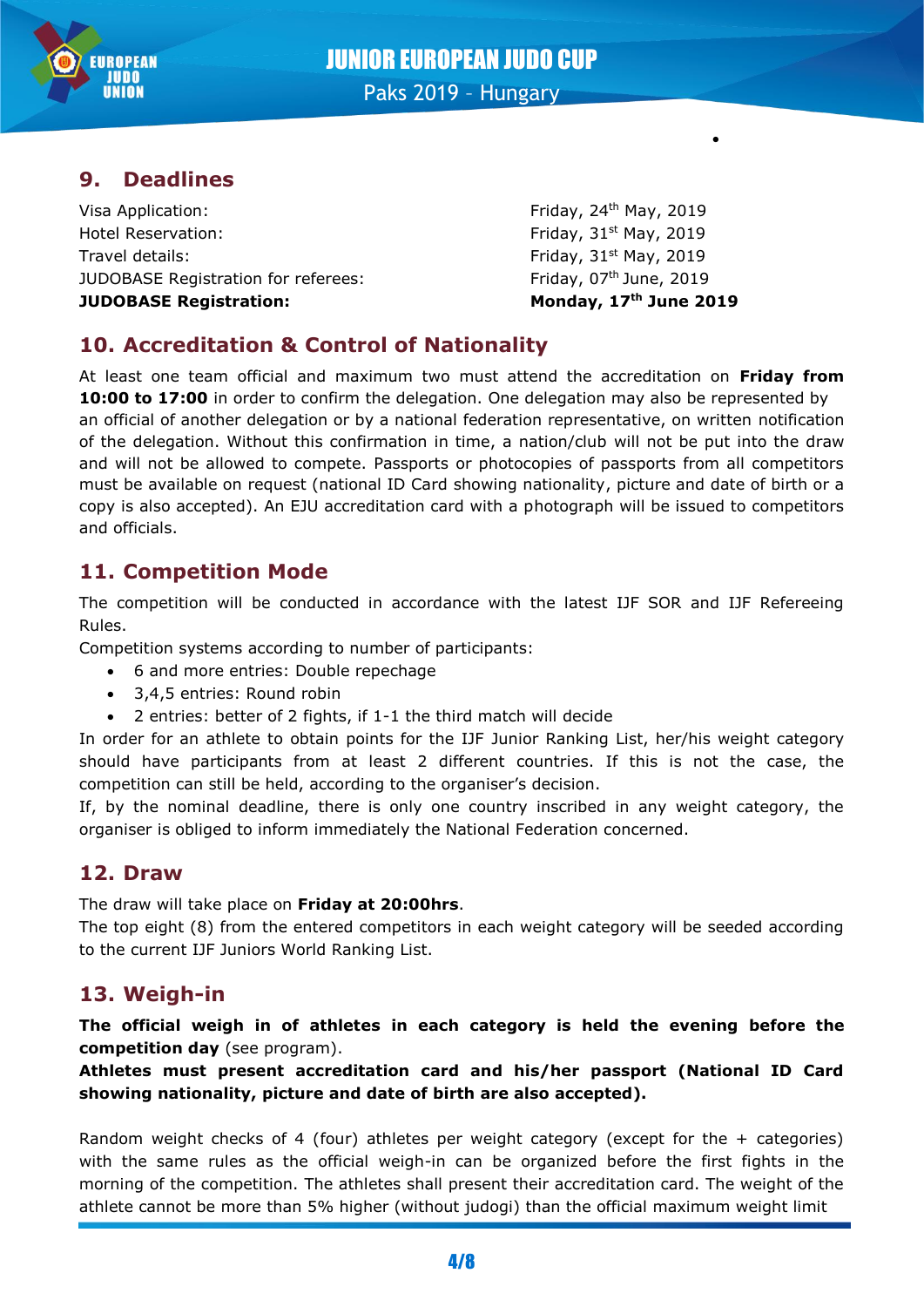

of the category. **Athletes must present their EJU accreditation card, passport is not required. The Official weigh-in and Random weigh-in will proceed according to related Articles of IJF SOR.**

# **14. Refereeing**

Each federation may enter 3 referees. The organizing federation may enter as many referees as required for the realization of the tournament, but giving priority to their own Continental/International referees first and then their national referees with the highest national license with at least 2 years of experience. However, if enough Continental/International referees are inscribed in Judobase, the organizing federation has to limit its number of national referees to 1 per mat.

The Referee Meeting will be held on Friday evening (see program). The attendance to the Referee meeting is strictly compulsory. The referees should be dressed formally for this meeting. **JUDOBASE registration deadline for referees: Friday, June 07th 2019**

## **The bow:**

- The contestants must not shake hands BEFORE the start of the contest.
- When the athletes are leaving the mat they must wear judogi in proper way and are not allowed to take out any part of the judogi or the belt before leaving the field of play.

## **15. Coaching**

All coaches must fully adhere to the Code of Conduct for Judo Coaches.

| Dress Code | Draw:        | Jacket suit and tie                                                    |
|------------|--------------|------------------------------------------------------------------------|
|            |              | Elimination rounds: National track suit with trousers reaching down to |
|            |              | shoes or jacket suit with tie                                          |
|            | Final block: | Jacket suit with tie                                                   |

# **16. Transport**

Airport: Budapest, Liszt Ferenc International Airport (138 km) Train station: Keleti Pályaudvar / Eastern Railway Station, Budapest (130 km)

The organizer will provide free transfers for arrivals between the Airport/Train station and official hotel and between the official hotel and competition venue, on Friday the 21th June and back to the Airport / Train station as for the departures on Monday the 24th June.

Airport/Train station transfers on other days can be arranged upon request and additional charges 20  $\epsilon$  per person per one way. Transportation will be offered only to those participants who are accommodated via the organiser.

## **17. Accommodation**

Financials: The cost of board and lodging is from dinner on 21st June until breakfast on 24th June also including the transportation costs during the stay in Hungary (place of arrival - place of accommodation -venue of competition, etc.) as well as the entrance ticket. Prices per person/night: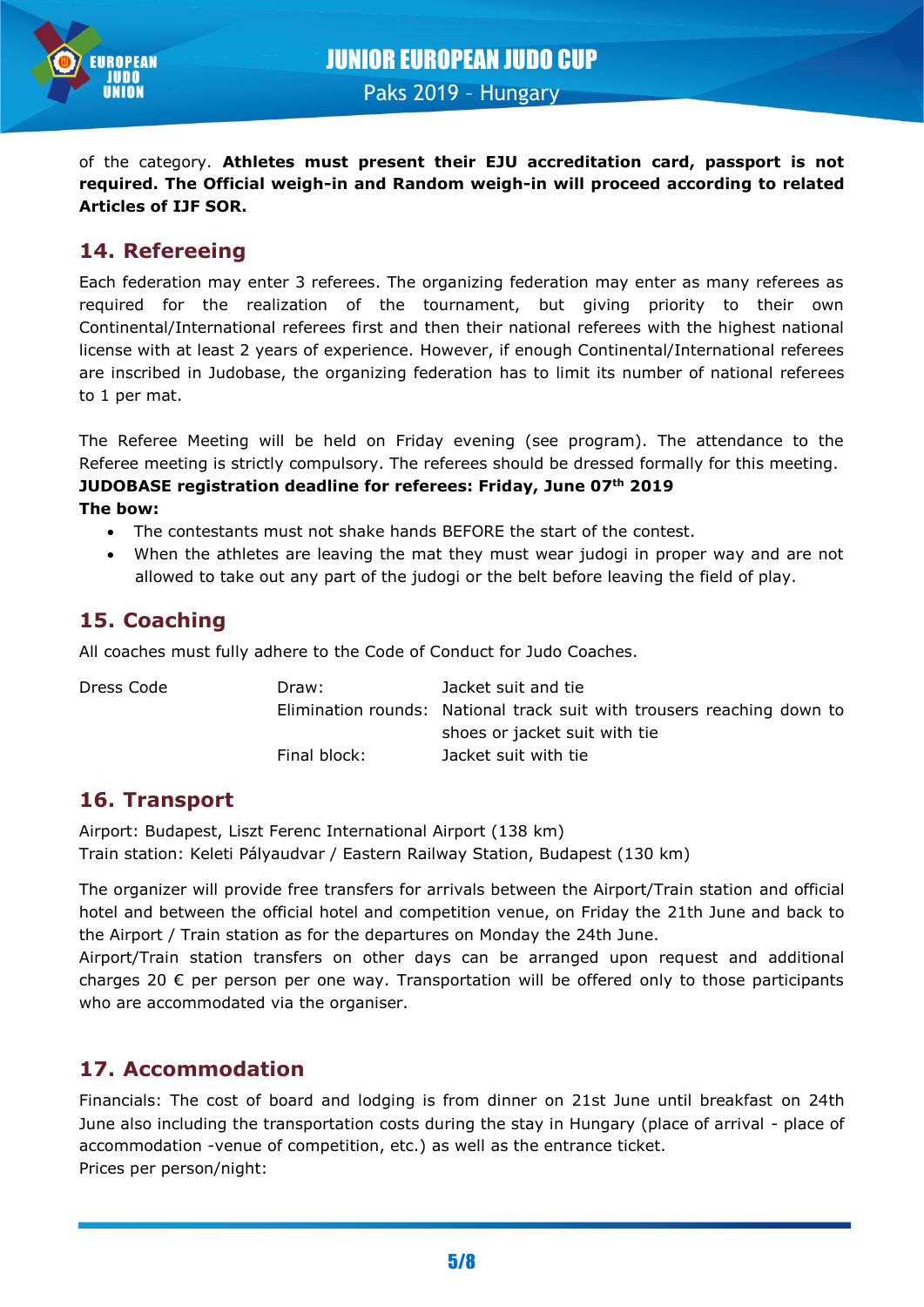

Paks 2019 – Hungary

## **Hotel Category 1:**

|             | <b>Competition</b><br><b>B&amp;B</b> | <b>Competition</b><br>dinner | <b>Training camp</b><br>full board |
|-------------|--------------------------------------|------------------------------|------------------------------------|
| Double room | 80€                                  | 15 € /day                    | 70 €                               |
| Single room | 110 €                                |                              | 100 €                              |

50 € deposit / room must be paid by check in. Limited number of single rooms are avaiable on first-come-first-served base.

**Lunch** packets during competition days are **free**.

### **Hotel Category 2:**

|             | <b>Competition</b><br><b>B&amp;B</b> | <b>Competition</b><br>dinner | <b>Training camp</b><br>full board |
|-------------|--------------------------------------|------------------------------|------------------------------------|
| Double room | 70€                                  | 10 € /day                    | 60€                                |
| Single room | 90€                                  |                              | 80€                                |

50 € deposit / room must be paid by check in. Limited number of single rooms are avaiable on first-come-first-served base. **Lunch** packets during competition days are **free**.

### **Hotel Category 3:**

|                    | <b>Competition</b> | <b>Competition</b> | <b>Training camp</b> |
|--------------------|--------------------|--------------------|----------------------|
|                    | B&B                | dinner             | full board           |
| Double/triple room | 50 €               | $10 \in /day$      | 50 €                 |

**Lunch** packets during competition days are **free**.

## **Hotel reservation & payment deadline: Friday, 31st May, 2019**

Possible reservations of extra rooms after the hotel reservation deadline will be surcharged with an additional 10%. NO exceptions will be made.

Athletes, coaches and delegates in general who wants to have a pass for access to the competition, **who are staying in non official hotels, will pay an Accreditation Fee of 100 € per athlete (in addition to the 10 € EJU entry fee), technician and delegate:** in order to obtain the pass for the competition area without extra charge, the person concerned must stay in a contracted facility for at least one night.

Countries which cannot make bank transfers are entitled to pay in cash money upon arrival without any surcharge, if they inform the organizer and specify the number of participants before the hotel reservation official deadline.

## **Cancellations**

| Up to 30 days before arrival: | no charge  |
|-------------------------------|------------|
| 29 - 15 days before arrival:  | 50% refund |
| Less than 15 days:            | no refund  |

Important: Injuries, visa problems or sickness are not valid reasons for cancellation of rooms. In case of any damage to hotel property or competition venue caused by members of a delegation, their national federation will be charged by the organizing committee.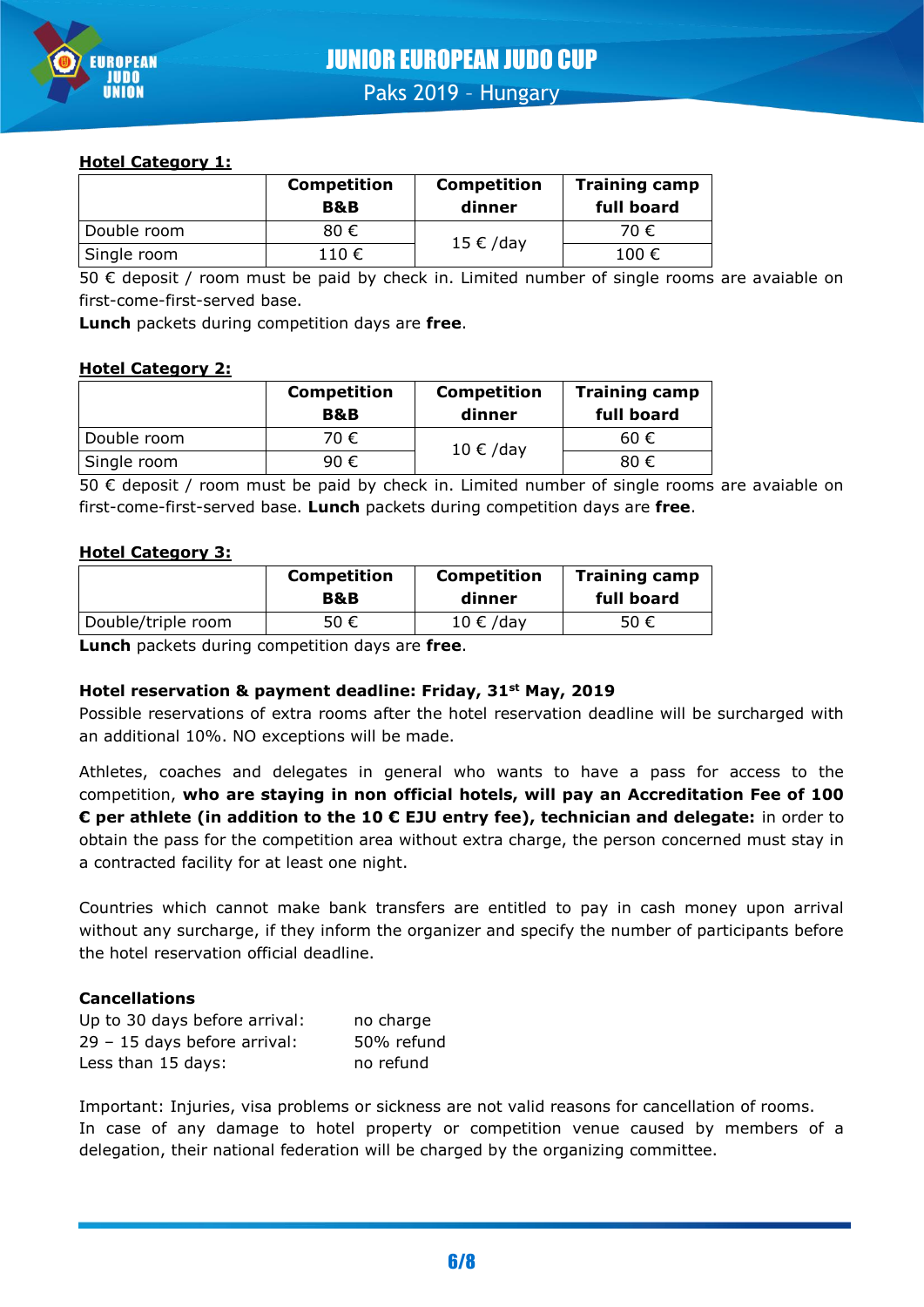

## **18. Payment**

Kindly complete the payment for accommodation and entry fee to our bank account:

All payments should be transferred to the following bank account:

Name of bank: Raiffeisen Bank Account No. IBAN: HU42 12071001-00106869-00100007 SWIFT address: UBRTHUHB Branch: Atomerőmű Sportegyesület Payment Title: ECUP Junior – (name of club or Federation)

**All bank fees and money transfer costs must be paid by the sender federation.**

# **19. Judogi Control**

### **Approved Judogi**

All Judoka must compete in IJF Approved Judogi (only red label allowed) and Judogis from all IJF suppliers are allowed (see www.ijf.org Official Supplier List).

### **Judogi Control**

It will be operated with a Sokuteiki prior to the fight. Judogi must have an IJF Official Label "APPROVED JUDOGI" with an optical code which cannot be falsified. The label will be controlled with an optical lamp. Each of the competition clothing articles (jacket, trousers and belt) must have an IJF official label.

### **Backnumber**

Each competitor taking part in the EJU events is obliged to have sewn on the back of his Judogi the official backnumber (both EJU and IJF are allowed) bearing his surname and his National Olympic Committee abbreviation. The backnumber can be ordered from [www.mybacknumber.com](file:///C:/alla_h/Hoesl/AppData/Local/POR%20Coimbra/www.mybacknumber.com) or [https://www.officialbacknumber.com](https://www.officialbacknumber.com/)</u> (Attention: production and delivery may take around 4 weeks). The SPONSOR part (if needed) will be given to the head of delegation during registration, and the athletes can stick it themselves using the special glue on the back number.

### **Markings and Advertising**

The space on the *shoulder stripes* (25cm x 5 cm on both right and left side) and on the upper arms (10cm x 10cm on both right and left side) can be either used for own sponsors of the Federation or Judoka or EJU Suppliers, *BUT not for any other Judogi supplier*. The space on the *right chest* (5cm x 10cm) can be used by the Judoka for his/her own sponsor. The logo of a Judogi brand can only be used, if it corresponds with the brand of the Judogi itself and if it is an EJU Supplier. Further, no logo of a competing brand of the advertising reserved for the Federation can be used (unless approval granted by the Federation).

The space on the *left chest* (10cm x 10cm) can be used for the national colours or the national emblem corresponding with the IOC code on the backnumber (regional emblems are not allowed).

All other markings on the Judogi, like Judogi brand logos, name of Judoka, etc. have to comply with the IJF Judogi Rules.

Detailed information is available on [http://www.eju.net/statutes.](http://www.eju.net/statutes)

### **Important:**

- If an athlete does not respect the Judogi rules, the athlete will not be permitted to pass the Judogi Control, and the coach who is responsible for the athlete will be suspended for the rest of the competition day.
- The organiser is not obliged to provide reserve Judogi at Judogi Control, but the athlete is allowed to present himself in another IJF Approved Judogi, complying with the Sokuteiki rule (and without backnumber) - in this case no coach can go with this athlete to the mat!
- In the case of a repeated offence the coach will be suspended for the rest of the competition.